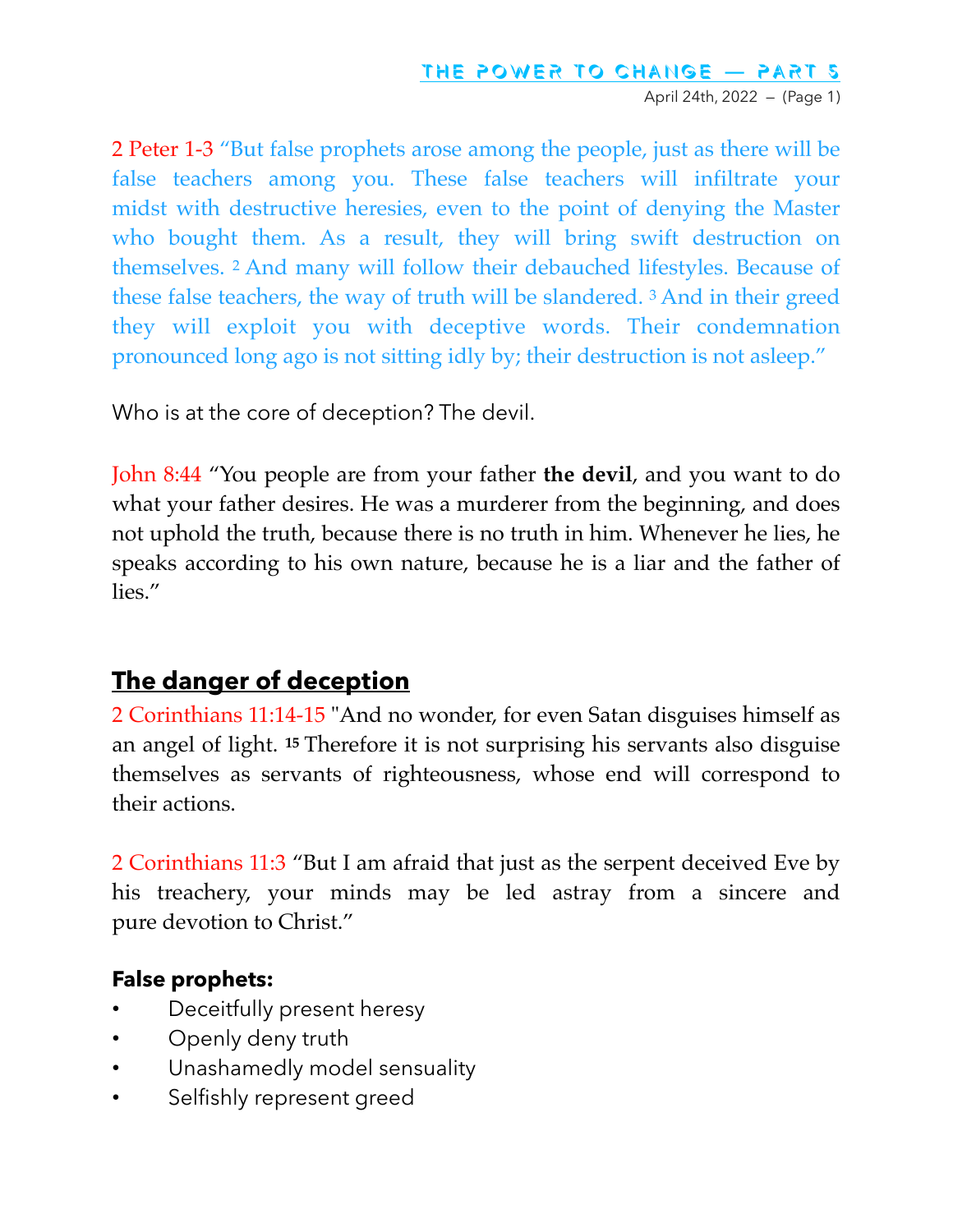April 24th, 2022 — (Page 2)

#### **1. They secretly introduce destructive heresies**

Greek: hairesis which means "making a choice"

- They will, with cleverness offer alluring alternatives to the truth.
- They urge a decision to be made.
- They will reject aspects of the faith that are intellectually or emotionally difficult to accept.

*Warren Wiersbe* puts it well:

 "The false teachers use our vocabulary but they do not use our dictionary." They talk about sin, salvation, inspiration, God Jesus Christ and resurrection but they don't mean what the bible means by these terms."

Sin is portrayed as simply failing to reach our full human potential. Salvation would mean self actualized well being. False teachers today view inspired scripture to be on the same level as great poetry or inspired literature.

# **2. They openly deny the truth**

They reject orthodoxy as presented as truth from the bible and equate it as antiquated and backward thinking — including the following:

- The inspiration and inerrancy of the bible.
- The triune God
- The full deity and full humanity of Jesus
- The life of Christ
- Creation and fall of man
- Salvation by grace
- Eternal life and eternal condemnation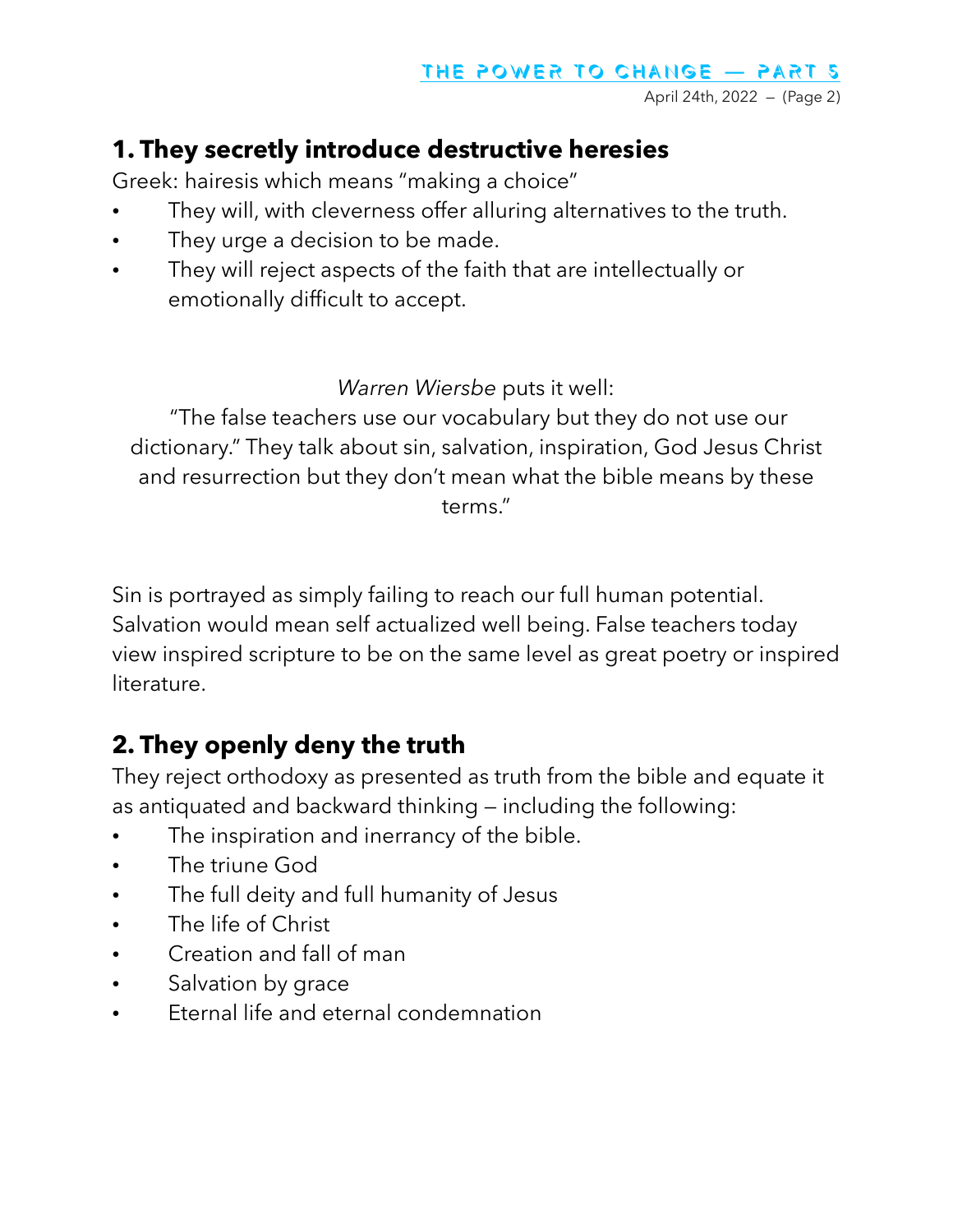## **3. They model sensuality**

Aselgeia: blatant immorality.

- Usually will involve a distortion of Grace and interpret it as a license to sin.
- True grace : Freedom from the punishment of sin and power from the Holy Spirit to serve from love apart from legalistic dos and don'ts.

# **4. They model greed**

- Heresy meters should sound loudly when there is an overwhelming emphasis on money.
- Virtually every message communicates sowing and reaping a financial harvest.
- A minister of the gospel has a right to make a living from the gospel but not a killing (Read 1 Timothy 6).

## **How to spot the false teacher?**

The threat for Peter was real and present but in our society today with the internet, radio and TV the threat increases exponentially!

#### **Four practical tips to protect us from deception:**

- **1.** Be familiar with the TRUTH.
- **2.** STOP Refuse to plunge into a persons teaching no matter how harmless it appears. It's not enough that others have been blessed, entertained, inspired or persuaded by a charming person. Slow down and evaluate the teaching with a trusted believer and private time with the Holy Spirit. If after time and evaluation it proves false, RUN!
- **3.** LOOK Observe their life.
	- A. Do they point to Christ or themselves?
	- B. Do you see transparency?
	- C. Are they humble?